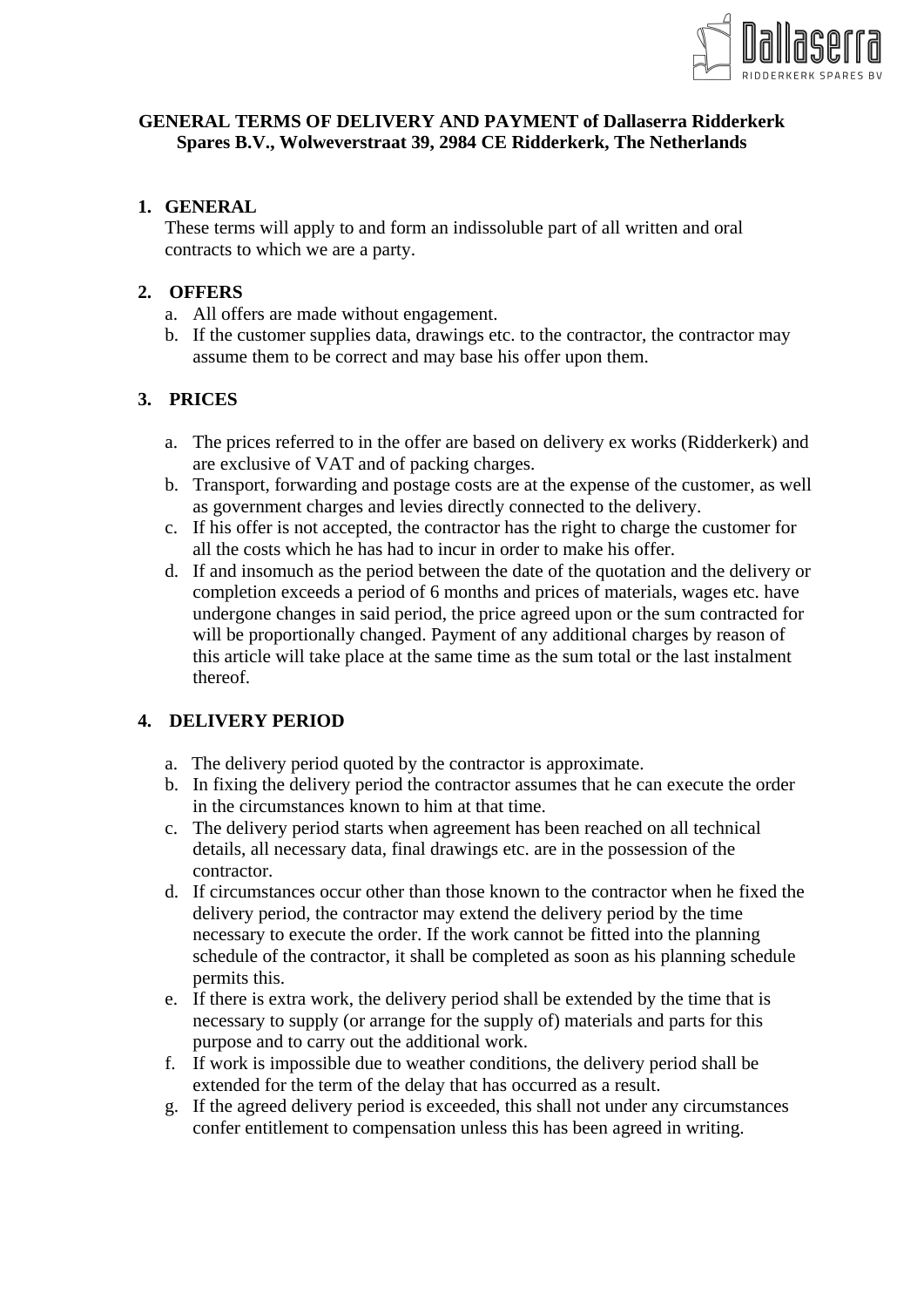

h. If goods have not been collected by the time the delivery period expires, they shall continue to be held available for the customer. Uncollected goods shall be stored at the expense and risk of the customer .

# **5. TRANSMISSION OF RISK**

- a. In case of delivery ex works the risk in relation to the goods shall pass at the moment when the seller makes them available to the buyer.
- b. Irrespective of the provisions of the previous paragraph, the customer and the contractor agree that the contractor shall arrange for the carriage. The risk of storage, loading, carriage and unloading shall be borne by the customer in this case too. The customer may insure himself against these risks.
- c. Even if the seller installs and/or assembles the goods sold, the risk in relation to the goods shall pass at the moment when the seller makes them available to the buyer at the business premises of the seller or at another agreed place.
- d. If a purchase involves a trade-in and the buyer continues to use the goods, the risk in relation to the goods to be traded in shall continue to be borne by the buyer until the moment at which he transfers them into the possession of the seller.

## **6. LIABILITY**

- a. The contractor is liable for damage which the customer suffers and which is the direct and sole result of a failure attributable to the contractor. However, only loss or damage for which the contractor is insured or for which he should reasonably have been insured will be eligible for compensation.
- b. The following are not eligible for compensation:
	- Consequential loss or damage, including for example loss or damage due to business standstills and loss of profit;
	- □ Damage to goods which are being worked on or to goods which are in the vicinity of the place where the work is being carried out;
	- Damage caused by the intent or deliberate recklessness of auxiliaries.
- c. The customer indemnifies the contractor against all claims of third parties on account of product liabilities due to a defect in a product which has been supplied by the customer to a third party and consisted wholly or partly in products and/or materials supplied by the contractor.

## **7. PAYMENT**

- a. Unless explicitly stated otherwise payment is to take place within 30 days after the date of the invoice.
- b. Payment shall be made at the place of business of the contractor or by remittance to an account designated by the contractor.
- c. Regardless of the agreed terms of payment, the customer shall be obliged, at the request of the contractor, to provide such security for the payment as the contractor deems sufficient for the payment. If the customer fails to do so within the specified period, he shall be deemed to be immediately in default. In that case the contractor shall have the right to terminate the agreement and recover his loss or damage from the customer.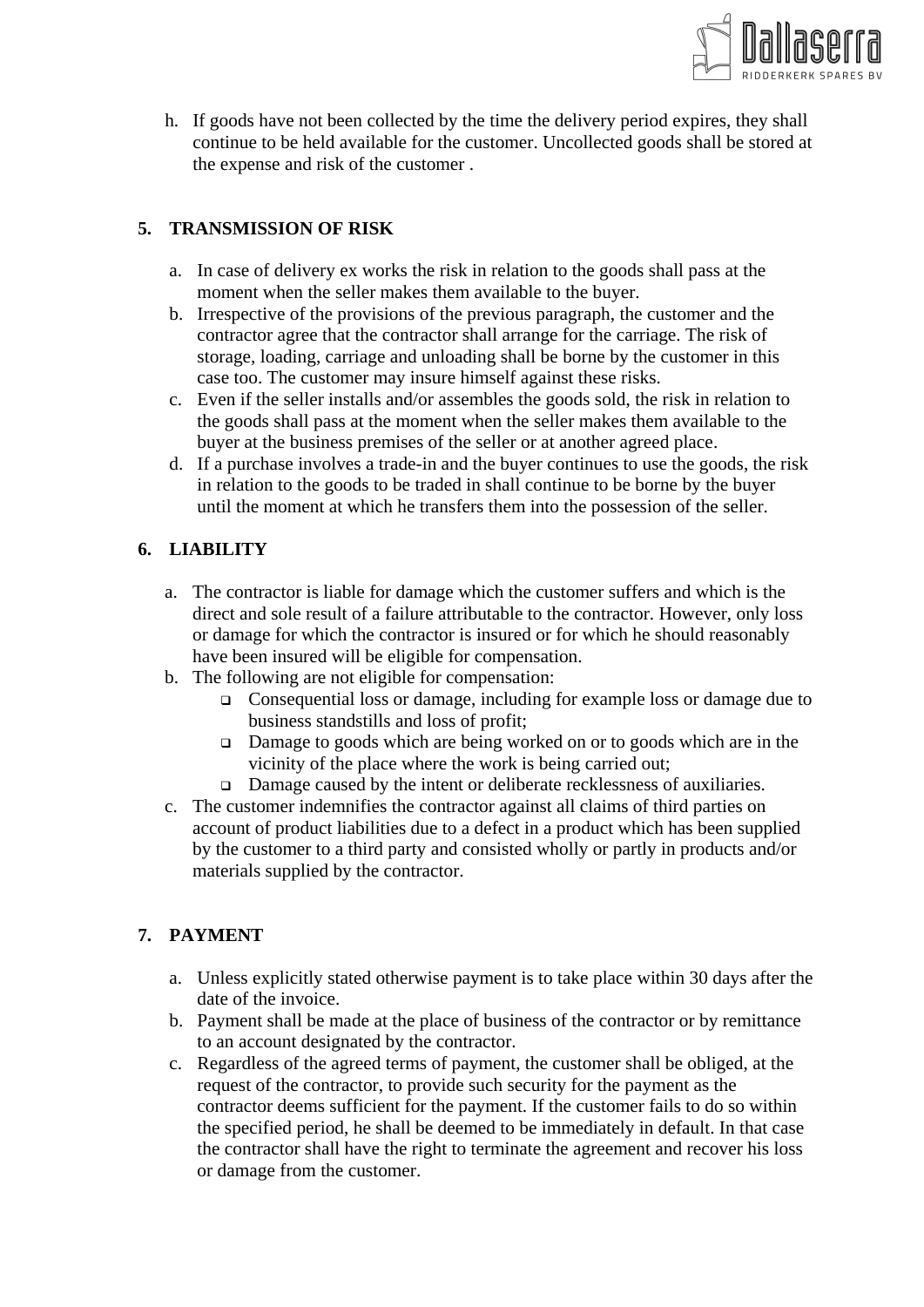

- d. The customer does not have the right to set off claims against the contractor, unless the contractor has been declared bankrupt.
- e. The full claim for payment shall be immediately due and exigible if:
	- $\Box$  A payment period has been exceeded;
	- $\Box$  The customer has been declared bankrupt or has applied for a suspension of payments;
	- $\Box$  The property or accounts receivable of the customer are seized;
	- $\Box$  The customer (being a legal entity) is wound up or liquidated;
	- $\Box$  The customer (being a natural person) is made the subject of a guardianship order or dies.
- f. If payment has not been made within the agreed period for payment, the customer shall immediately owe interest to the contractor. The interest shall be 10% per year or the statutory rate of interest, whichever is the higher. For the purpose of calculating the interest, part of a month shall be treated as a full month.
- g. If payment has not been made within the agreed period for payment, the customer shall owe the contractor all extrajudicial costs of recovery, subject to a minimum of  $\epsilon$  50.
	- The costs shall be calculated on the basis of the following table:
		- $\Box$  15% on the first  $\epsilon$ 3.000
		- $\Box$  10% on any additional amount up to  $\epsilon$ 6.000
		- $\Box$  8% on any additional amount up to  $\epsilon$ 15.000
		- $\Box$  5% on any additional amount up to  $\epsilon$ 60.000
		- $\Box$  3% on any additional amount up to  $\epsilon$  60.000

If the extrajudicial costs actually incurred are higher than those in the abovementioned table, the costs actually incurred shall be owed.

h. If the contractor is held to be in the right in legal proceedings, all costs which he has incurred in connection with the proceedings shall be borne by the customer.

### **8. RETENTION OF PROPERTY**

- a. After delivery of the goods the contractor shall retain title to them as long as the customer:
	- $\Box$  Fails of will fail to perform his obligations under this agreement or other similar agreements;
	- $\Box$  Fails or will fail to pay for activities performed or yet to be performed under such agreements;
	- Has not paid claims that result from the non-observance of the abovementioned agreements such as damage, penalties, interest and costs.
- b. As long as title to delivered goods is retained by the contractor, the customer may not encumber them other than in the normal course of his business.
- c. After the contractor has invoked his reservation of title, he may retake possession of the delivered goods. The customer shall allow the contractor to enter the place where the goods are situated.
- d. If the customer is unable to invoke the retention of title because the delivered goods have been mingled, distorted or changed by way of accession, the customer shall be obliged to grant the contractor a lien on the newly created goods.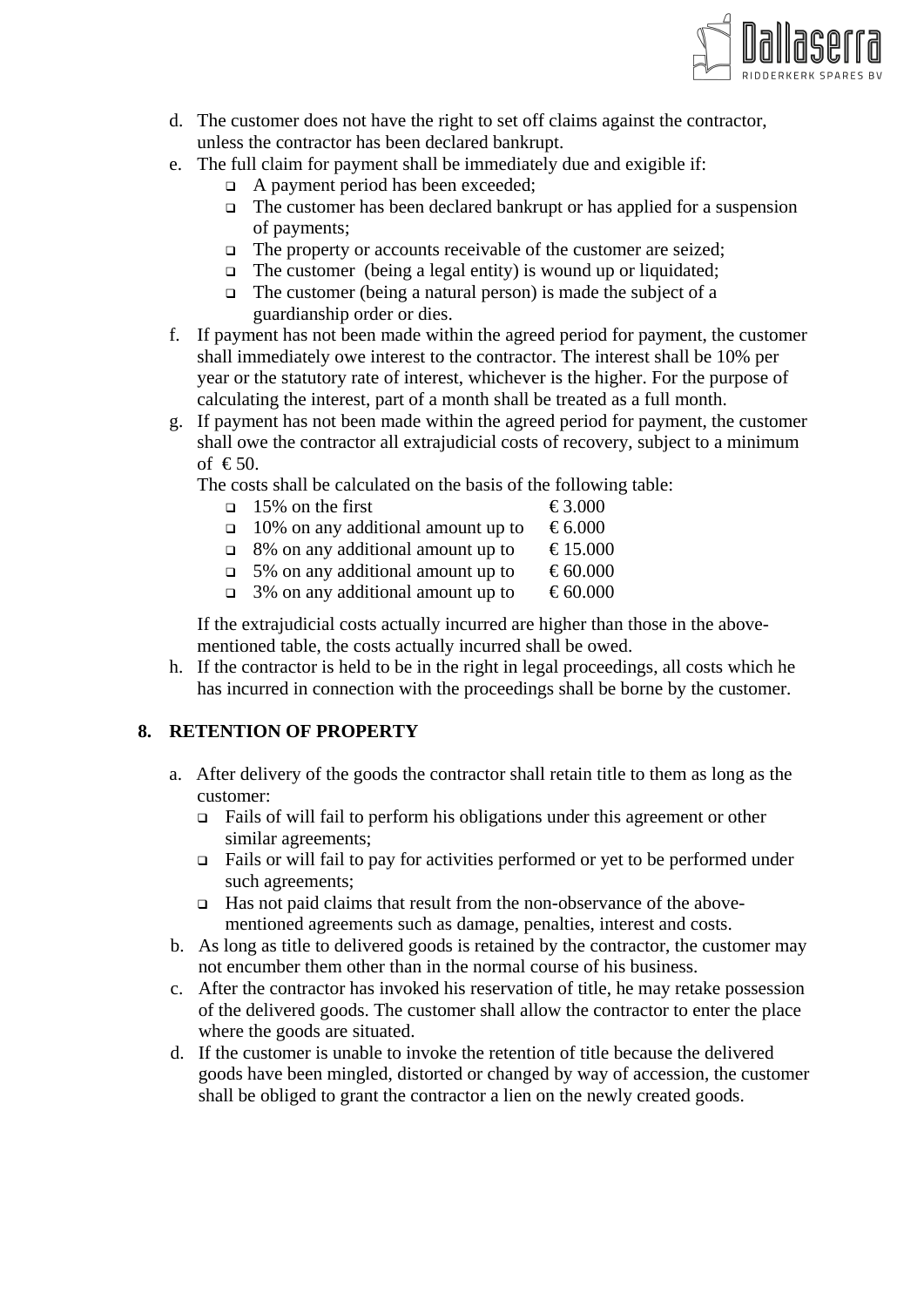

## **9. CLAIMS**

The customer may no longer invoke an instance of non-performance if he does not lodge a written claim with the contractor within 14 days of the date on which he discovers the defect or could reasonably be expected to discover it.

## **10. GUARANTEE**

If and inasmuch as the contractor has given a guarantee with the goods supplied by the contractor, such a guarantee is restricted to material and manufacturing faults. This guarantee means that the contractor will mend the faults at his expense or take back the goods (partly or completely) in order to replace them by a new delivery. If goods are offered to be worked, repaired etc. the guarantee will only cover the soundness of the workmanship of the work to be carried out. This guarantee may not be applied if:

- $\Box$  the faults result from injudicious use or other causes than unsound materials or manufacturing;
- by arrangement used materials or used goods are supplied;
- $\Box$  the cause of the faults cannot be clearly proven.

The guarantee for parts not manufactured by the contractor does not exceed the guarantee given by the contractor's suppliers.

This guarantee does not apply:

- $\Box$  in case of faults which are partly or fully due to government regulations with regard to the quality or the nature of the materials used or with regard to the manufacturing process;
- $\Box$  If the customer modifies or repairs the supplied material at his own initiative during the guarantee period or if the customer does not or does not properly in time, meet the requirements arising from this or any other connected contract.
- $\Box$  If defects are the result of normal wear and tear;
- If defects are the result of non-maintenance, defective maintenance or injudicious use.

The customer will only be entitled to invoke the obligations of guarantee if he has fully performed his obligations to pay.

### **11. TERMINATION**

If the customer wishes to terminate the agreement in circumstances where the contractor is not in default and the contractor agrees to this, the agreement shall be terminated by mutual consent. The contractor shall in that case be entitled to compensation of all pecuniary damage, such as any loss suffered, loss of profit and costs incurred.

### **12. APPLICABLE LAW**

- a. The Law of The Netherlands is applicable.
- b. The Vienna Convention on Contracts for the International Sale of Goods (CIGS) is not applicable, nor is any other international regulation the exclusion of which is permissible.